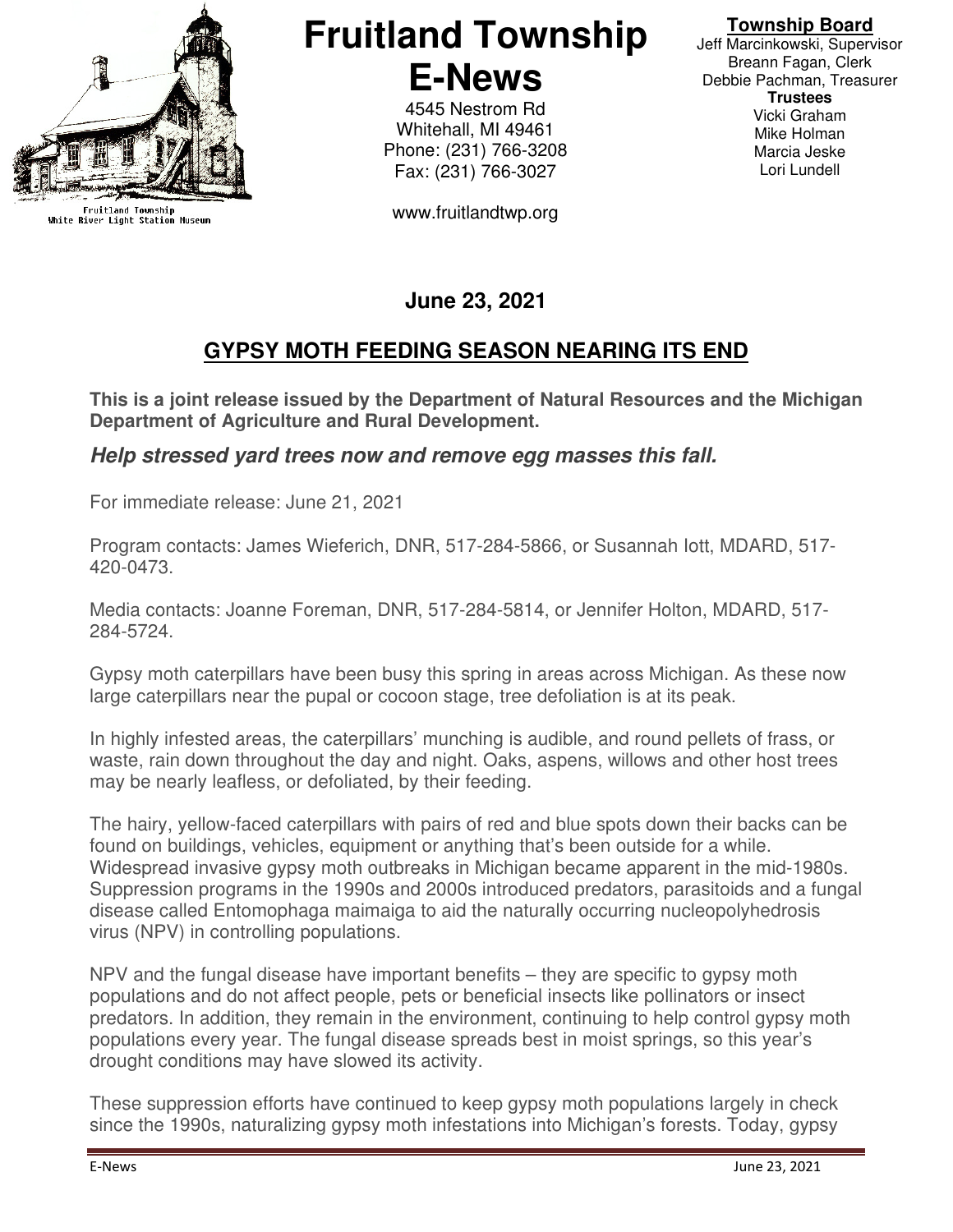moth outbreaks are cyclical, peaking approximately every seven to 10 years. In these years, the virus and the fungal disease are spread more easily through dense populations, eventually causing a crash.

## **What to do right now**

After six to eight weeks of feeding, caterpillars build cocoons. This inactive stage should be beginning now in the southern Lower Peninsula and in one to two weeks in the northern Lower Peninsula, providing a natural end to the nuisance.

If trees have been defoliated in your yard, water them frequently to help them "re-flush" and produce a second set of leaf buds for the year. Healthy forests will re-flush on their own with little to no long-term impacts.

Remember, some decline is natural. Removing old or stressed trees from the ecosystem is critical to allow for more vigorous regeneration to take their place.

While caterpillars prefer leaves, if forced to, they will eat needles on pines, spruces and other conifers. These trees cannot re-flush, so remove caterpillars, when possible, to prevent tree loss.

The window for effective pesticide application has passed, but if caterpillars remain a nuisance on your property, there are a few inexpensive but effective things you can do to protect individual trees.

- Make a tree trunk trap: Cut a band of burlap 18 inches wide and long enough to go around the tree trunk and overlap a bit. Tie a string around the center of the band to make a two-layered skirt around the trunk. When caterpillars climb trees daily to feed, they will get caught in the band. Scrape them into a bucket of soapy water to kill them.
- Use a safe and easy spray: Soap and water mixed in a garden sprayer can be applied to caterpillars climbing on trunks, decks or siding.
- Gear up: It's best to wear gloves when coming into contact with caterpillars, as their hairs can cause a slight allergic reaction in some people.
- For additional helpful tips, visit Michigan State University's Integrated Pest Management gypsy moth webpage at CANR.MSU.edu.

### **What's next?**

Approximately two weeks after cocooning, adult gypsy moths will emerge for a short mating cycle. Females are white with brown to black markings and do not fly. Males are gray to brown with dark markings and will fly to locate females. Females produce a single, fuzzy, tan to brown egg mass that can hold over 200 eggs.

Egg masses will persist until next spring when the hatch begins. To lessen impacts next year, it is important to look for, remove and destroy egg masses.